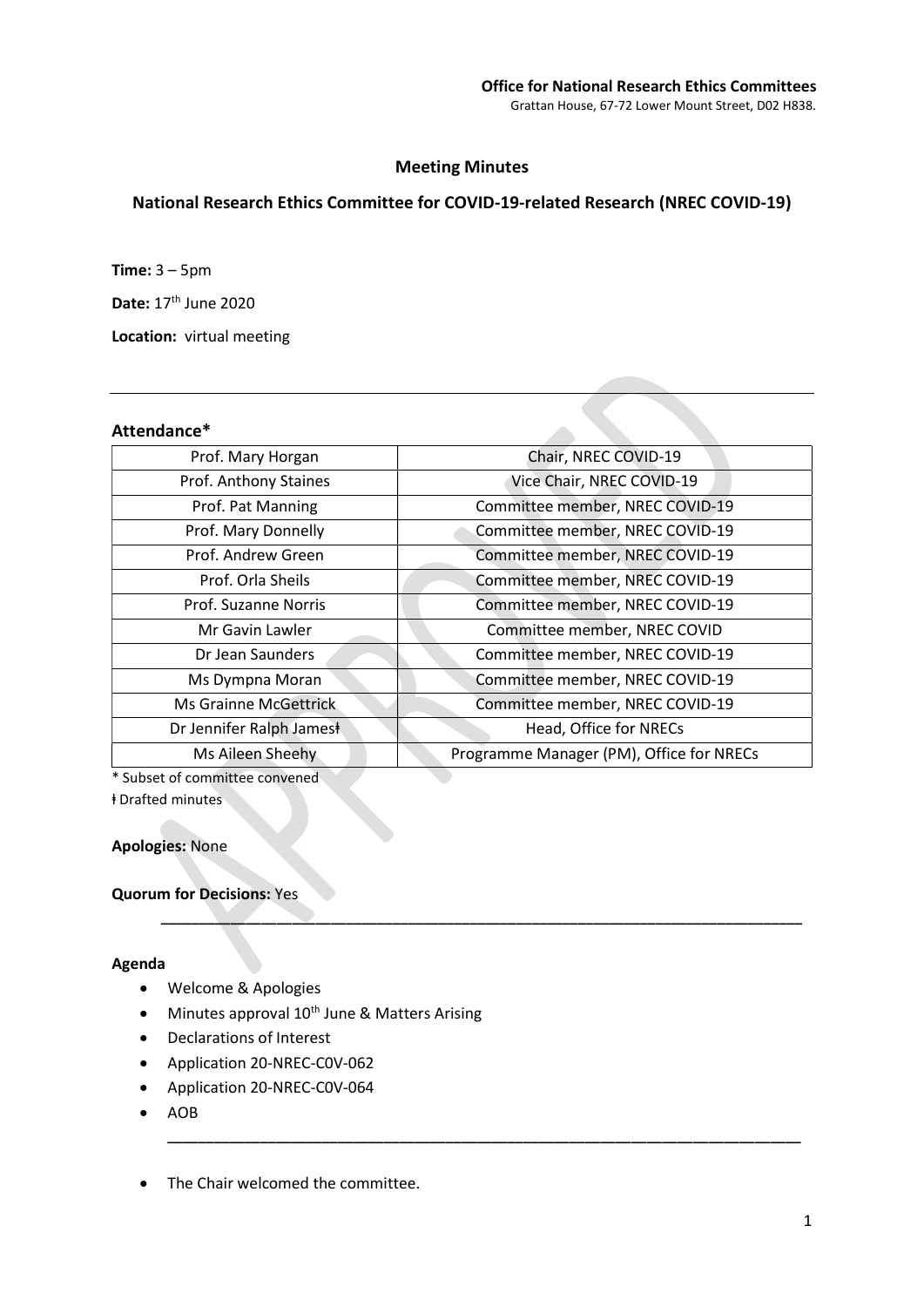- $\bullet$  The minutes from meeting on  $10^{\text{th}}$  June were approved.
- $\bullet$  Matters arising from the 10<sup>th</sup> June meeting as follows:
	- (1) The Head of Office for NRECs provided a running count of applications considered by NREC COVID-19 to date.
- Declarations of Interest: none

# Applications

| <b>Application Number</b>     | 20-NREC-COV-062                                                                                                                                                                                                                                                                                                                                                                                                                                                                                                                                                                                                                                                                                                                                                                                                                                                                                                                                                                                                                                                                                                    |
|-------------------------------|--------------------------------------------------------------------------------------------------------------------------------------------------------------------------------------------------------------------------------------------------------------------------------------------------------------------------------------------------------------------------------------------------------------------------------------------------------------------------------------------------------------------------------------------------------------------------------------------------------------------------------------------------------------------------------------------------------------------------------------------------------------------------------------------------------------------------------------------------------------------------------------------------------------------------------------------------------------------------------------------------------------------------------------------------------------------------------------------------------------------|
| <b>Applicant</b>              | Dr Catherine King                                                                                                                                                                                                                                                                                                                                                                                                                                                                                                                                                                                                                                                                                                                                                                                                                                                                                                                                                                                                                                                                                                  |
| <b>Study Title</b>            | Home Administration of Omalizumab in patients with Chronic<br>Spontaneous Urticaria and Angioedema during the COVID-19<br>Pandemic: A Patient Experience Questionnaire                                                                                                                                                                                                                                                                                                                                                                                                                                                                                                                                                                                                                                                                                                                                                                                                                                                                                                                                             |
| Institution                   | St James's Hospital                                                                                                                                                                                                                                                                                                                                                                                                                                                                                                                                                                                                                                                                                                                                                                                                                                                                                                                                                                                                                                                                                                |
| <b>NREC COVID-19 Comments</b> | The committee agreed that despite the small cohort size, this<br>$\bullet$                                                                                                                                                                                                                                                                                                                                                                                                                                                                                                                                                                                                                                                                                                                                                                                                                                                                                                                                                                                                                                         |
|                               | study may ultimately benefit patients.                                                                                                                                                                                                                                                                                                                                                                                                                                                                                                                                                                                                                                                                                                                                                                                                                                                                                                                                                                                                                                                                             |
|                               | The committee noted no potential harms to study participants.                                                                                                                                                                                                                                                                                                                                                                                                                                                                                                                                                                                                                                                                                                                                                                                                                                                                                                                                                                                                                                                      |
| <b>NREC COVID-19 Decision</b> | Provisional approval                                                                                                                                                                                                                                                                                                                                                                                                                                                                                                                                                                                                                                                                                                                                                                                                                                                                                                                                                                                                                                                                                               |
| <b>Associated Conditions</b>  | The committee recognises that Survey Monkey is a commonly<br>1.<br>used tool, however they require further justification as to the<br>security that it can afford the participants' data. The committee<br>requires further justification of the use of Survey Monkey<br>including plans to immediately de-identify the data (including<br>URLS, cookies) when received.<br>Noting that there are 'no concerns about diminished capacity or<br>2.<br>inability to consent', the committee is unclear as to the purpose<br>of the option in question 1 for an individual to complete the<br>questionnaire on behalf of a participant, and requires<br>clarification.<br>The committee requires that consent is confirmed prior to actual<br>3.<br>admission to the online survey. An appropriate consent<br>statement is required at the start of the survey to which<br>participants can 'tick box', with preclusion to proceed if consent<br>is not agreed. Where patients opt for a paper-based<br>questionnaire, the committee requires confirmation that a<br>signed consent form will be obtained beforehand. |
|                               | The committee observes that the proposed participant number<br>4.<br>is relatively small; notwithstanding the familiarity the study team<br>have with this cohort, the committee requests justification the                                                                                                                                                                                                                                                                                                                                                                                                                                                                                                                                                                                                                                                                                                                                                                                                                                                                                                        |